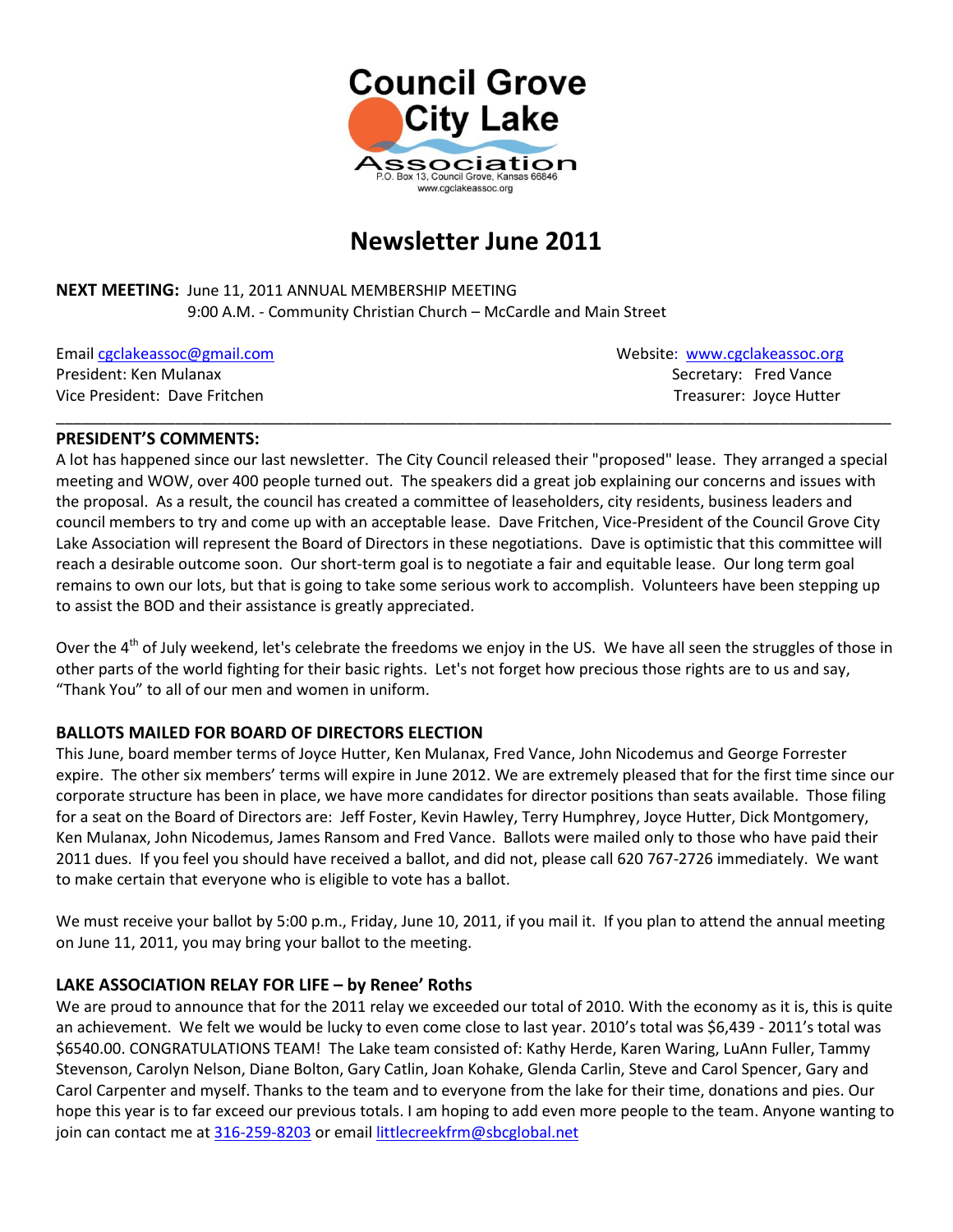We had fun again this year with our "Minute to Win It" games at the Relay. I picked one game that has never been done on TV. It was called Hang Nail and you had to hang 6 nails on a string with all 6 staying on for 3 seconds without falling off. Since it had never been done I felt pretty safe in putting up a \$50 prize to draw people in to play, thus making more money for the Relay (tickets are 50 cents a game or 3 for a dollar) THAT WILL TEACH ME! A little 11 year old girl pulled it off. It was worth it though to see her face when I presented her with the money and she gave me a big hug. Of course, Gary Catlin and I just knew we could do it if an eleven year old could. Gary came in as runner up with 5 nails and I could only make 4. The young lady also aced stacking 6 dice on a popsicle stick held in her mouth - great balance. Other games included knocking over water bottles with a baseball in a stocking on your head, transferring cotton balls from one bowl to another with your nose and shaking gum balls from one end of two containers to the other end. Each game had a time limit of 60 seconds. Yes, we will do it again next year - even the prize.

We will be getting the concession at Hallgrens auction in the next month or so. This is the big pie event. We will need pies, pies, pies. But our big kick off for the year is our Annual Steak Feed, to be held on August  $13<sup>th</sup>$ , followed by our fall yard sale on Labor Day weekend Sept 2<sup>nd</sup> and 3<sup>rd</sup>.

This will be our 3<sup>rd</sup> Steak feed. We hope to see everyone there. It is a great time to meet new lake neighbors and reunite with the old. Mark your calendar now Saturday, AUGUST  $13^{\text{TH}}$ .



## **COUNCIL GROVE CITY LAKE ASSOCIATION 2nd ANNUAL CHARITY GOLF TOURNAMENT** *\$3200 TO USD 417 FROM LAKE ASSOCIATION GOLF TOURNAMENT*

The 2<sup>nd</sup> Annual City Lake Association Golf Tournament was a huge success, netting just over \$3200, which will be donated to the USD 417 Educational Enhancement Fund. Winning the beautiful crystal trophies, over a field of 40 golfers, were: Craig Lashley and Brad Tideman, 1<sup>st</sup> place; Eric Snook and Brad Yeager, 2<sup>nd</sup> place; and Cody Catlin and Matthew Lawrenz, 3<sup>rd</sup> place.

Many thanks to John Nicodemus for over-seeing and organizing this affair. Kudos to Jerry and Renee' Roths and Karen Waring for preparing and serving all the food and drinks throughout the day.

Without the generous donations of gifts, food and cash from local businesses, friends and golfers, it would not be possible for the Lake Association to support USD 417 in this manner. Thank you so much!! Saturday Morning Boutique, Nature's Paradise Health Food Store, Dairy Queen, Storage Plus, Lakeside Properties, Council Grove Realty, TCT, Emprise Bank, Farmers & Drovers Bank, Ray's Apple Market, Sand Creek Station Golf Course, Redbud Designs, American Family Insurance, Edd Wallace, Flint Hills Bakery & Smokehouse, Sims Enterprises , Council Grove Marina, Tyner Insurance Group, Inc. , Acosta Sales and Marketing, The Apothecary Shop, NAPA-The Parts Place , Trowbridge Classics , R&J Bait and Tackle, Historic Grounds Gift , Flint Hills Floral, Bluestem Brokerage, Valerie's Gifts & Such, Mary Barker Lawn & Landscaping Service, Dr. Arnold Cabrera, Carlin Carpentry & Design, Grove Gardens , Farm Bureau Financial Services , Alexander Art Works , Key Convenience , The Cottage House B&B, Adam's Lumber and Homestore, Ace Hardware, State Farm Insurance, Steve Crighton, Bolton Chrysler-Dodge-Jeep, Santa Fe Liquor, The Hays House 1857 and Zing Zang.

### **INDEPENDENCE DAY CELEBRATION**

We are desperately in search of someone to chair the committee to organize the 4<sup>th</sup> of July Celebration. If you are willing to step up, we have a handbook which gives all the necessary information to make the regatta and home decorating events run smoothly. Both the Boat Regatta and fireworks display will be on **Sunday evening, July 3rd.**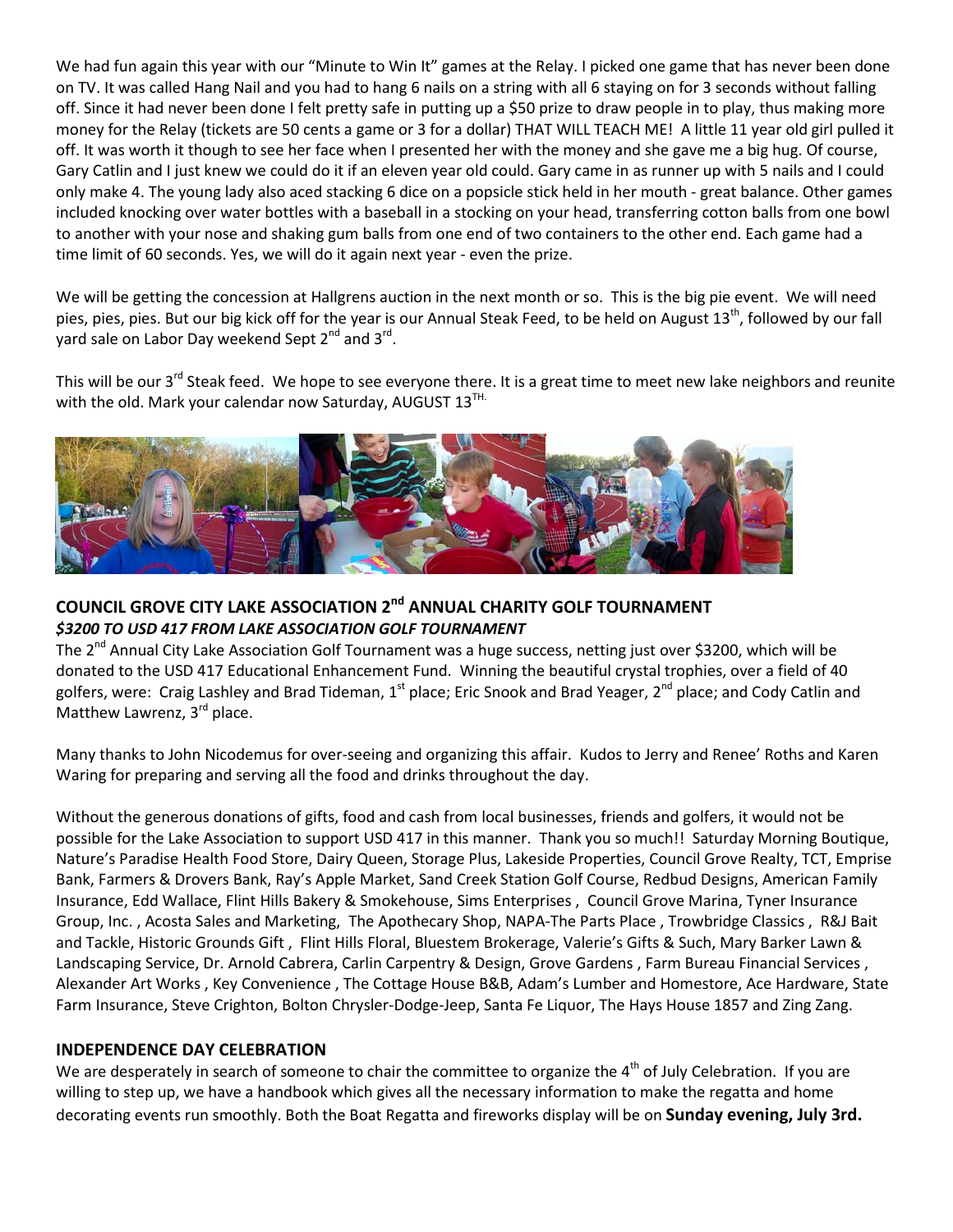This is a good chance for some of you to volunteer and make the Holiday meaningful for a large number of people. Many families from near and far look forward to the celebration at the lake. If interested, call Andy Hutter [620 767-2725](tel:620%20767%202725) , Joyce Hutte[r 620 767-2726,](tel:620%20767%202726) or Christie Brungardt[, 785 650-1335](tel:785%20650%201335) for more details or to volunteer now.

### **SUPPORT THE LOCAL COMMUNITY & CHAMBER OF COMMERCE:** Kaw Mission-Washunga Days



Join us for the annual Washunga Days and Kaw Inter-tribal Pow Wow, featuring Hieberts' Dulcimers, Native American flutist TerryLee Whetstone, and Celtic violinist and Native American flutist Arvil Bird. Washunga Days is a communitywide event taking place in Council Grove. Call 620-767-5410 for more information.

> **4:30 - 10 p.m. Friday, June 17, 2011 10 a.m. - 10 p.m. Saturday, June 18, 2011 1:30 - 4:30 p.m. Sunday, June 19, 2011**

### **CITY LAKE ASSOCIATION FLOAT IN WASHUNGA DAYS PARADE**

Glenda Carlin has volunteered to organize the efforts to have a float in the Washunga Days Parade on June 18<sup>th</sup>. We are quite excited that the Lake Association is able to participate in this event again this year. Be sure to attend the parade and cheer as our float passes you. Then, plan to spend the day in Council Grove at all the other festivities planned for your enjoyment.

### **LAKE APPAREL**

Make our presence known! Our lake apparel has expanded this year and we have our 'Lake Shirts' in another new color this year—cardinal red! In stock we have the popular 'Lake Shirt' t-shirts, long sleeve lake shirts, CG ball caps, aprons, and 'Lake Hat' bucket caps. We plan on having all these available for sale at the June  $11^{th}$  and July  $9^{th}$  General Association Meeting. All apparel from previous years will be for sale at reduced prices, limited to what is currently in stock. We can also special order infant and toddler size 'Lake Shirts'. And back by popular demand, we can again special order the embroidered fish ball caps.

Fourth of July is just around the corner! If you are having a big gathering (for the 4<sup>th</sup> or any other event) at the lake and would like all your family and friends to have 'Lake' t-shirts, you can contact Lisa or check out the website for the order form and details. We have price breaks based on quantities and you can also add one or two additional lines to the back to personalize them for your event.

For more information, please look at our website under the new apparel tab: [cgclakeassoc.org](http://cgclakeassoc.org/) for pictures, order blanks, etc. or contact Lisa Palmer at [palmerscove@gmail.com](mailto:palmerscove@gmail.com) o[r 620 767-6659](tel:620%20767-6659) for questions or to place orders.

**Note:** Lisa plans on having a sign out at the end of their driveway (100 Lake Road, cabin CW4) advertising 'Lake Shirts' available during  $4<sup>th</sup>$  of July weekend if anyone wants to stop by to get their 'Lake Shirts' or any other items of interest. But you can also stop by any time, if she is home.

#### **DATES TO REMEMBER**

- June 11, 2011- Deadline for all ballots to be received for voting on members of the board of directors. This is the date of the Annual Meeting. If you have not mailed in your ballot, you may bring it to the General meeting.
- June 12, 2011- Ballots counted and new board members announced.
- June 25, 2011- Board of Directors Meeting with new board members.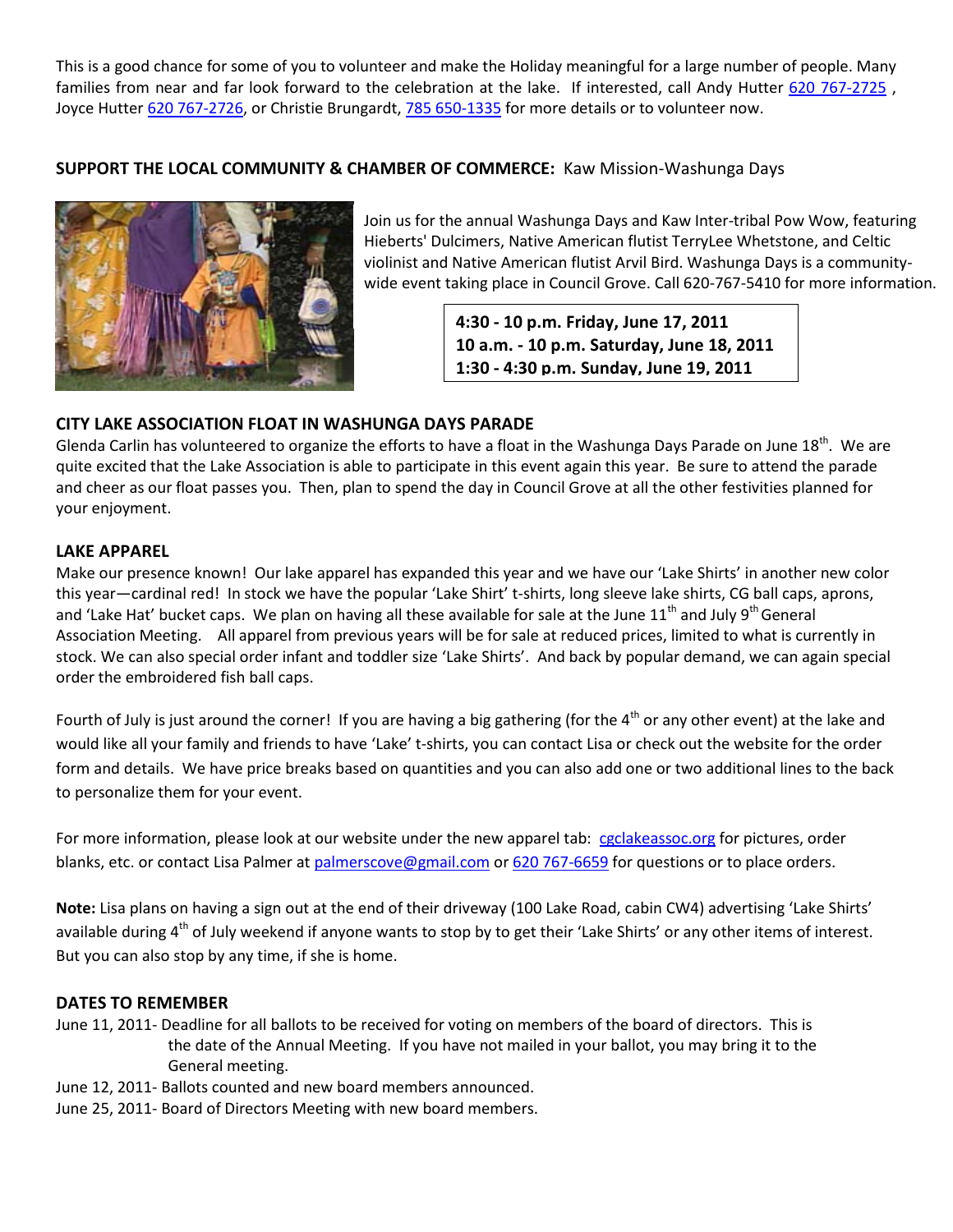# **SUMMARY OF IMPORTANT LAKE REGULATIONS**

## *Boating:*

ALL boats must have a City Boat Permit except:

 $\Box$  Inflatable nonmotorized vessels shorter than ten feet

- $\Box$  Any boat operated below no wake speed and used solely and exclusively for fishing
- $\Box$  To obtain a City Boat permit you must present a KDWP ANS Education Certificate

## *Fishing:*

 $\Box$  All fishermen age 18 and over must have The KDWP ANS Education Certificate.

## **Changes we need to be aware of:**

 $\Box$  Kayaks, canoes, pedal boats, sail boats, etc are now required to have a city permit.

 $\Box$  Fishermen, 18 and older must have a KDWP ANS Education Certificate .The **EWP ANS Education Certificate is** available a[t https://reserve.ksoutdoors.com/cert/Certifications/ANS-Certification](https://reserve.ksoutdoors.com/cert/Certifications/ANS-Certification)

These new ordinances require some preplanning on our part. It will be very easy to be at the lake and then remember you, or a visitor, need a KDWP ANS Ed Certificate, which has not yet been obtained. Remember, the certificate needs to be printed to show law enforcement officers you have completed the ANS course. A flyer accompanies this newsletter.

## **BOAT PERMITS AVAILABLE ON WEEKENDS AND HOLIDAYS**

City Lake boat permits are available on weekends and holidays at the Lake Attendant House. Open hours are Friday 3:00 pm through 9:00 pm. Saturdays 8:00 am through 5:00 pm. Sundays Noon to 5:00 pm. Holidays 8:00 am through 5:00 pm. Please see the city ordinances at cgclakeassoc.org for details about permit requirements and boating regulations.

## **EMAIL LAKE NEWS**

Homeowners, and others who are interested, send an email request to [cgclakeassoc@gmail.com](mailto:cgclakeassoc@gmail.com) to be added to our lake email news list. This allows recipients to stay current on lake happenings. You may need to add [cgclakeassoc@gmail.com](mailto:cgclakeassoc@gmail.com) to your contacts list to prevent our emails from going to your spam email box.

## **SCHEDULE OF MEETING DATES FOR 2011**

General membership meetings are held the second Saturday of the month from April through October at 9 AM at the Community Christian Church, McCardle and Main. Mark your calendars and plan to attend!

## **JOIN THE LAKE ASSOCIATION in 2011**

## **MEMBERSHIP UPDATE 2011 MEMBERSHIP DRIVE**

The 2011 Lake Association membership drive has begun with **260 out of 339** members already enrolled. Keep those checks and membership cards coming. Our goal is 92% membership for this year. It would be wonderful if we could have all the money collected by the first of June and not have to continue with the bookkeeping. EVERYTHING is paid for by you, our membership. We thank you profusely for your support and participation. Also, the information card is extremely important. The mailing address you give is where we send the newsletter and any additional written information sent from the Association, i.e. your ballot to vote for board members. The phone numbers (please give all that you have) are in case of emergency, i.e., your property burns, or we notice something that you need to know about. We do not sell this information to anyone or give it out for any reason other than emergency.